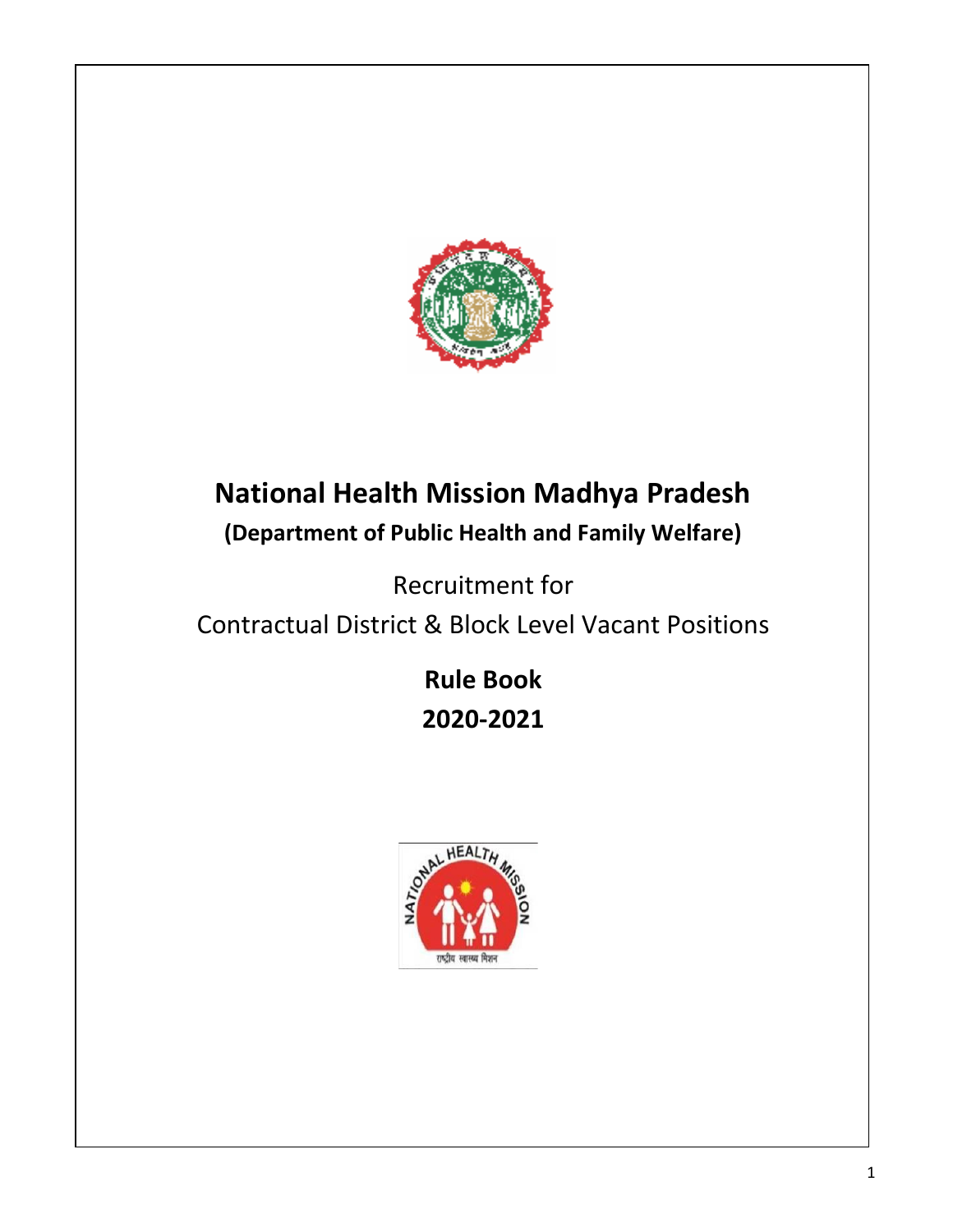#### **National Health Mission Madhya Pradesh**

Applications are invited from the eligible candidates for recruitment of District and Block level contractual vacancies under the National Health Mission, Madhya Pradesh.

#### **1. Details of Contractual Position:**

| <b>S.N.</b> | Name of Contractual Post            | <b>Total Vacant Post</b> |
|-------------|-------------------------------------|--------------------------|
| 1.          | <b>Block Program Manager</b>        | 124                      |
| 2.          | <b>Block Account Manager</b>        | 32                       |
| 3.          | <b>Block Community Mobilizer</b>    | 90                       |
| 4.          | <b>District Hospital Accountant</b> | 12                       |
|             | Total                               | 258                      |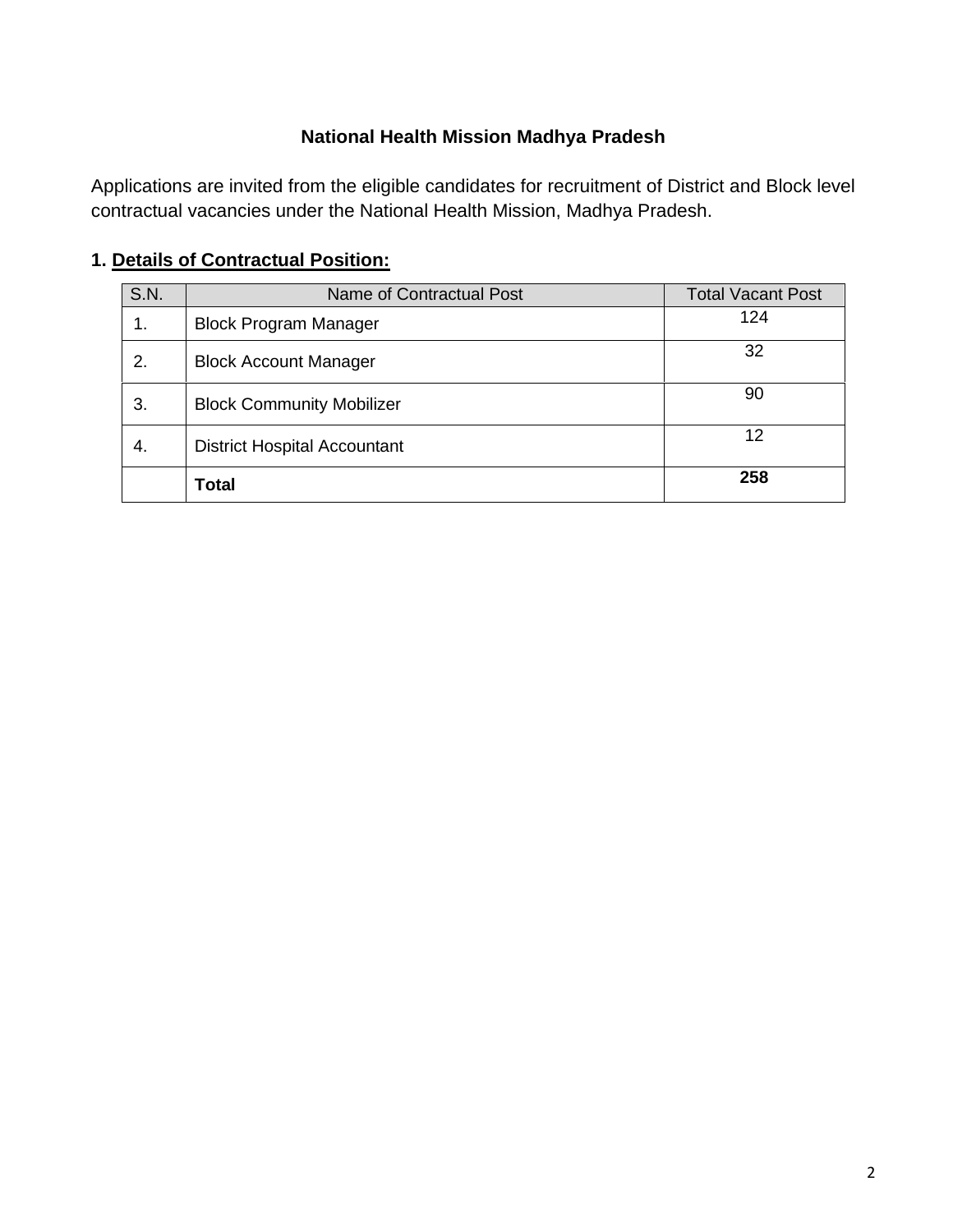#### **2. Recruitment Process:**

| <b>S. N.</b>   | Name of<br><b>Post</b>                    | No. of<br><b>Post</b> | Honorarium<br>per Month (Rs) | <b>Qualification and Experience</b>                                                                                                                                                                                                                                                                                                                                                                                                                                                                                                                 |
|----------------|-------------------------------------------|-----------------------|------------------------------|-----------------------------------------------------------------------------------------------------------------------------------------------------------------------------------------------------------------------------------------------------------------------------------------------------------------------------------------------------------------------------------------------------------------------------------------------------------------------------------------------------------------------------------------------------|
| 1              | <b>Block</b><br>Program<br>Manager        | 124                   | 20,000                       | <b>Essential Educational Qualification:</b><br>MBA 2year (Any Stream)<br><b>OR</b><br>PG Degree in Health or Hospital<br>Management/Administration<br><b>OR</b><br>PGDM/PGDBA<br><b>Essential Computer Qualification:</b><br>Minimum 1 Year Degree/ Diploma in Computers.<br><b>Essential Work Experience:</b><br>02 years of relevant experience in Health Sector/ Public<br>Health Programme.                                                                                                                                                     |
| $\overline{2}$ | <b>Block</b><br>Account<br>Manager        | 32                    | 15,000                       | <b>Essential Educational Qualification:</b><br>B. Com/ M. Com/ MBA (Finance)<br><b>OR</b><br>PGDBA/PGDM (Finance)<br><b>Essential Computer Qualification:</b><br>Minimum 1 Year Degree/ Diploma in Computers<br><b>Essential Work Experience:</b><br>02 years of relevant experience in accounting out of which<br>at least 01 year in Health Sector.                                                                                                                                                                                               |
| 3              | <b>Block</b><br>Community<br>Mobilizer    | 90                    | 15,000                       | <b>Essential Educational Qualification:</b><br>MSW/ MA in Sociology /MA in Social Science<br><b>OR</b><br>PG Degree/Diploma in Rural Development<br><b>Essential Computer Qualification:</b><br>Minimum 1 Year Degree/ Diploma in Computers<br><b>Essential Work Experience:</b><br>02 years of relevant experience in Familiarity with/ having<br>worked in community health worker programmes, or on<br>empowerment of health volunteers or NGO health projects<br>or on involvement of PRIs in Public Health projects/ Public<br>Health Programe |
| $\overline{4}$ | <b>District</b><br>Hospital<br>Accountant | 12                    | 15000                        | <b>Essential Educational Qualification:</b><br>B. Com/ M. Com/ MBA (Finance)<br><b>OR</b><br>PGDBA/ PGDM (Finance)<br><b>Essential Computer Qualification:</b><br>Minimum 1 Year Degree/ Diploma in Computers<br><b>Essential Work Experience:</b><br>02 years of relevant experience in accounting out of which<br>at least 01 year in Health Sector.                                                                                                                                                                                              |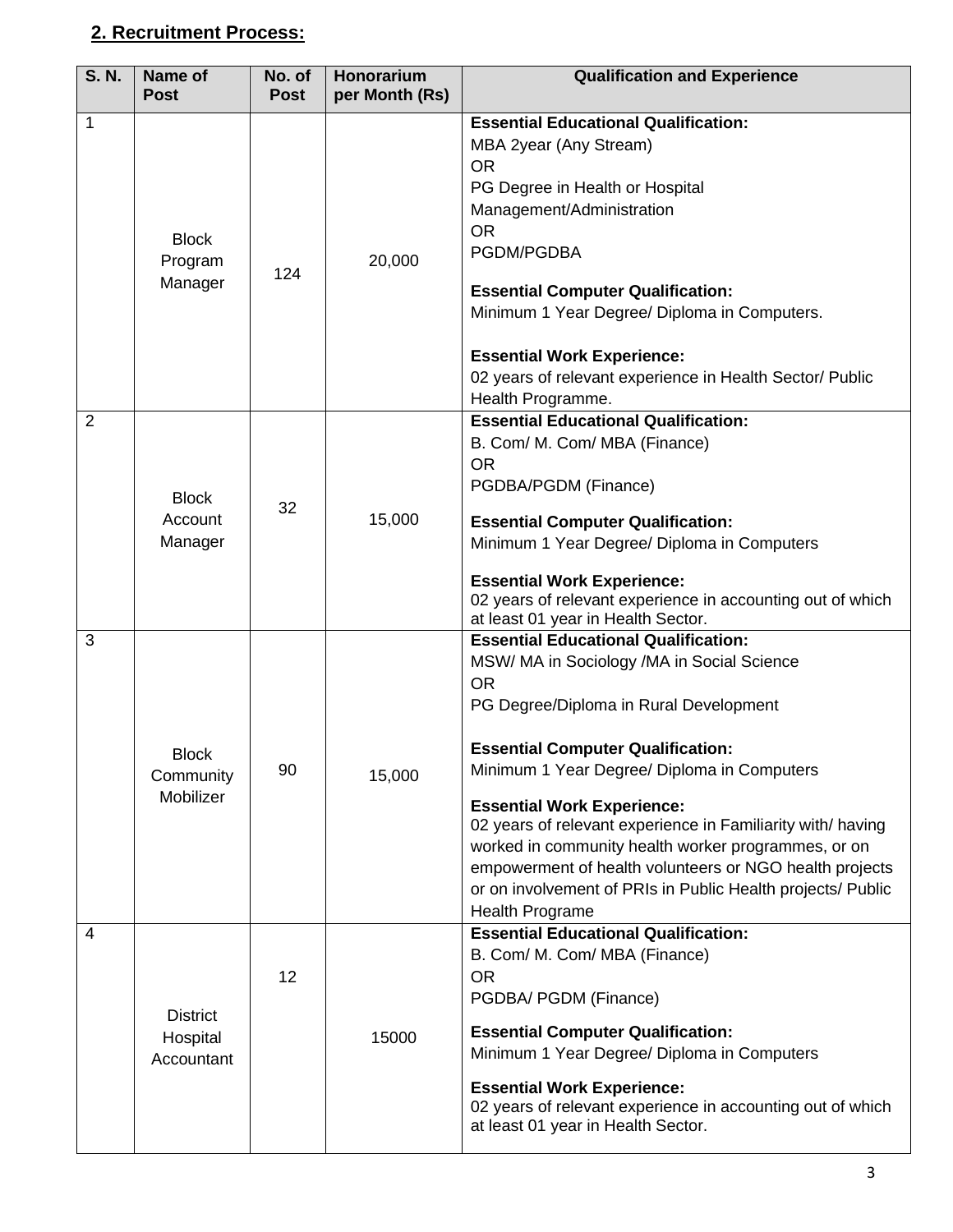#### **Important Instruction:**

(1) Online Applications will be received from date **10.02.2021**. The Last Date of submission of the online application is **25.02.2021**.

(2) The appointment will be purely on a contractual basis for a period of the one-year, renewable subject to the Government of India approval and satisfactory performance. Any claim for absorption in the regular position shall not be entertained in the future.

(3) **Mission Director, National Health Mission Madhya Pradesh**, will have the right to suspend/cancel any application/ entire process without giving any reason.

(4) If at any stage of recruitment, it is found that the candidate does not fulfil the eligibility criteria and/or that s/he has furnished incorrect/false information/certificate/documents or has suppressed any material fact(s), his/her candidature will stand cancelled. The decision of the **NHM, MP** in any matter relating to the recruitment at any stage of the recruitment process will be final and binding upon the candidates.

(5) Any candidate against whom a criminal case is considered in the court or has been punished by the court will be disqualified (will not be eligible).

(6) Only post qualification experience shall be considered for all the above-mentioned positions.

(7) Only post-registration experience shall be considered for the positions having essential criteria of registration with respective councils

(8) Only full-time course shall be considered for the above qualifications.

(9) Number of positions/ vacancies may vary as per the requirement of **NHM MP**.

(10) Candidate should overview the rules and selection criteria and ensure the eligibility before applying for the positions. If any candidate is found ineligible during the examination phases and/or after the declaration of result and candidate provided details are found wrong, in the event of this candidates' candidature shall be disqualified at any point in the process.

(11) Regarding citizenship and permanent resident: - candidate for the post

A) be a citizen of India

B) can be a citizen of Nepal

C) if 'B', certificates has been given under the applicable rules of MP Civil Services Recruitment Rules 1961.

(12) The provision of Human Resource Manual 2018 will be applicable for recruitment of contractual vacant post under **National Health Mission, Madhya Pradesh.**

**(13)** \***Age Limit:** 21-40 Years (Five Years relaxation for ST, SC, OBC and Women (UR/ Reserved Category)

\*Age computing Reference Date: **01.01.2021**

**Clarification:** 10th passed certificate/ marks sheet shall be a valid/ reference document for the computing of age and other government-approved documents shall also be considered for the calculation of the age of the candidate.

(14) Applicants are required to provide all the mandatory information [Marked with \* (asterisk) sign] in the application form;

(15) Candidates failing to upload prescribed documents in the relevant sections of the Online Application Form, shall be disqualified.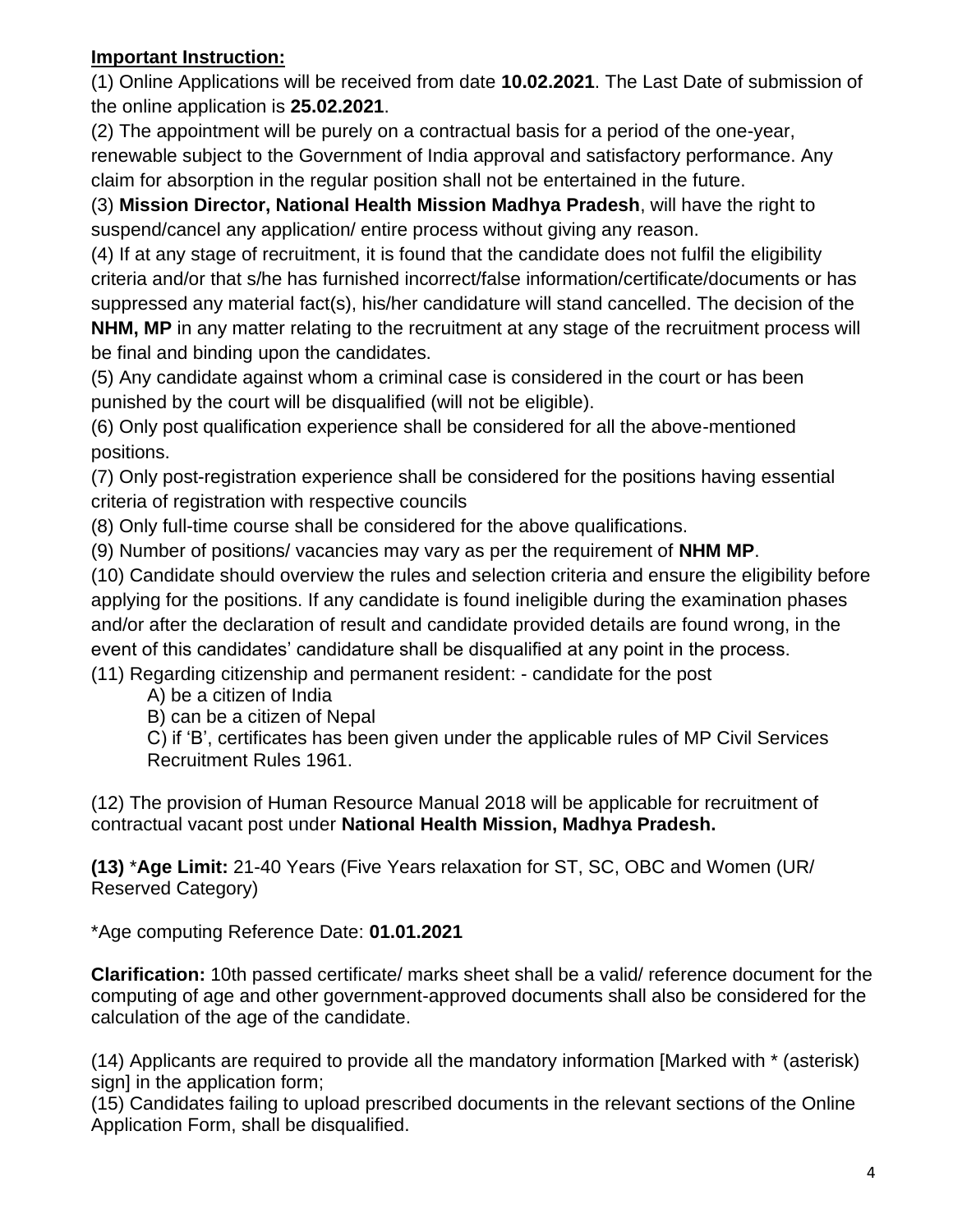(16) The applicants must ensure that all the details are correctly filled and successfully submitted online before the closing date. Applicants should ensure that the Applicant Status on Application Form is "Submitted Successfully"; Half-filled applications shall be treated as incomplete and shall be deemed to be rejected;

(17) Incomplete details in application or application submitted without photograph along with signature/supporting documents shall be rejected;

(18) Request for change or correction of any information shall not be entertained once the online form is submitted. However, after the publication of the screening outcome, if there would be any query regarding the screening outcome and their status. Candidates shall be given 2-4 days (Depending upon **NHM**, **MP** approval) to raise their queries. The screening committee shall reply to the candidates' queries within four working days of receipt of the query on the online module created for the same. Based on the conclusion of the screening committee, the screening remark of a candidate may change;

#### **(19) Selection Process:**

The examination and selection process shall be done in a completely fair and transparent manner. There is no possibility to give any benefit by overruling the process by any individual. If any individual claims about getting any benefit, this is not pragmatic, and candidates should be beware of such false claims;

(19.1) For the selection of the above-mentioned positions, **MCQ based an Online Written Test (OWT)** shall be conducted for all the candidates eligible as per the advertised by

#### **Strategic Alliance Management Service Pvt. Ltd. (SAMS HR Agency).**

(19.2) Question Paper for examination shall comprise of 100 MCQ questions with the options of four answers. Each question shall be of 1 mark. There shall be no negative marking. For the selection, candidate marks obtained in the online written examination shall be considered to generate merit rank, based on which selection of the candidate shall be done;

(19.3) Minimum passing marks in online written test examination shall be **UR/OBC- 40 and SC/ST/EWS/PH for 30**. The generation of merit rank and selection of the candidate shall be based on this and State Reservation Policy;

(19.4) According to the above criteria if the required number of candidates falls short than the number of total posts, in the event of this, the **Mission Director, NHM, M.P.** shall be the competent authority to reduce the minimum passing mark as necessary. In case of a tie in between the two candidates, preference shall be given as per the details mentioned below in descending order:

(i) Preference shall be given to an elder candidate;

(ii) Even if tie persist in the case of date of birth of the candidates, the candidate obtaining the highest mark in 12th/ Higher Secondary shall be given preference

(19.5) Proposed Examination Center/ Cities: (1) Bhopal; (2) Indore (3) Gwalior (4) Jabalpur (5) Rewa (6) Sagar (7) Satna

(19.6) Candidate can provide the choice of the center for examination during filling of the online application form. The center allocation shall be based on the following:

(a)Total number availability of the center and center preferences provided by the candidates; (b) Once preferences and availability shall be exhausted, it will be done on First Applying First Allocation (FAFA) basis.

(19.7) The E-admit card can be downloaded from the **SAMS** and **NHM, M.P.** official website [www.sams.co.in](http://www.sams.co.in/) and<http://www.nhmmp.gov.in/> seven days before of examination date.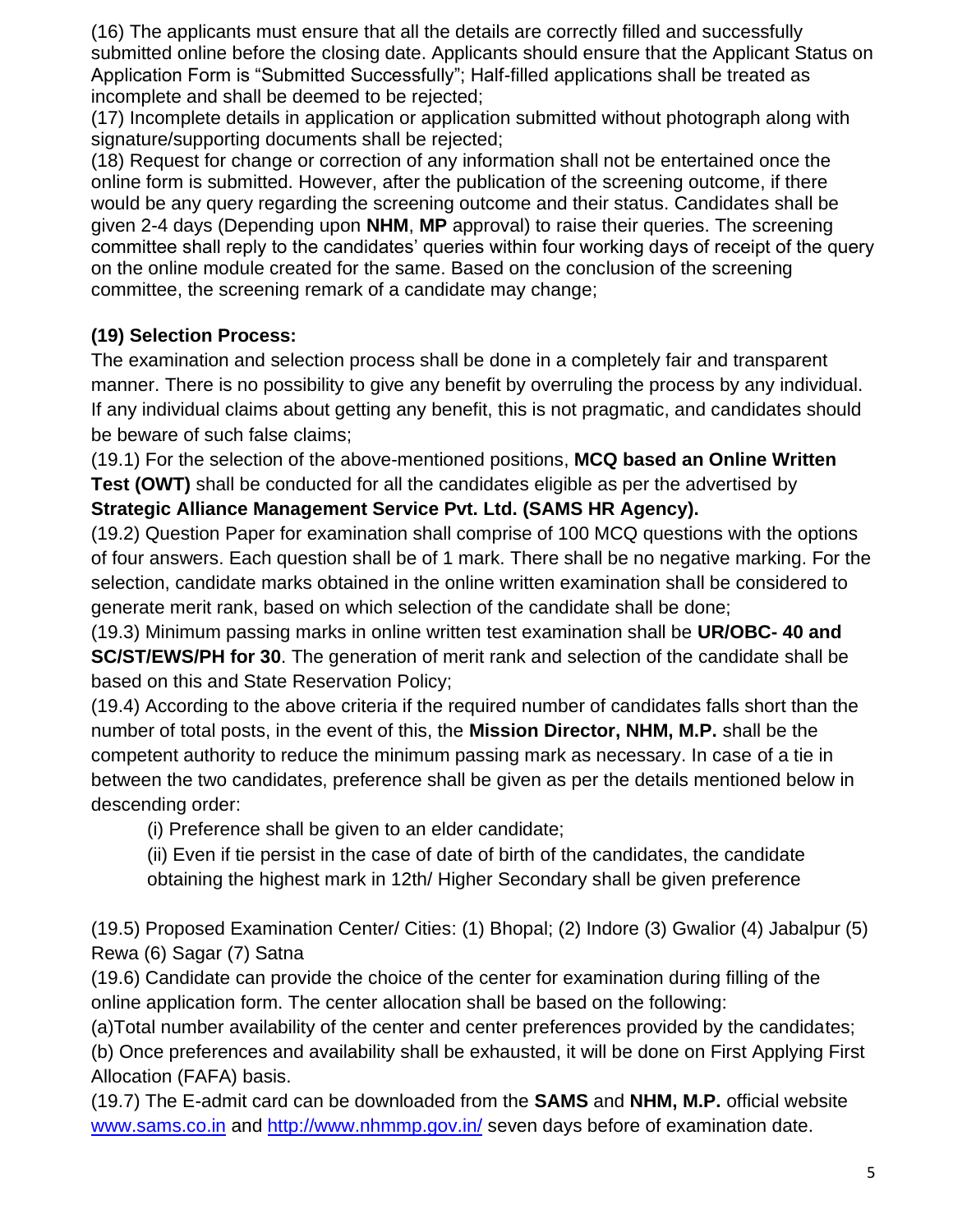(19.8) The examination date shall be announced along with the syllabus on the **SAMS** and **NHM, M.P.** official website;

#### **20. Document Verification Process:**

(a) Document Verification of Shortlisted Candidates shall be done by the **State Project Management Unit (SPMU) at** the allocated place of posting;

(b) The shortlisted candidates need to produce the required details which were asked at the time of filling online application form (personal, education, registration, etc.) by the applicants for the document validation process;

(c) The candidature of shortlisted candidates who do not possess requisite credential/ documents/ registration as per the ToR required in the advertisement will be treated as cancelled for selection;

(d) Candidates shall also be deemed to be disqualified for misrepresentation of the facts as per acceptance of declaration given at the time of submitting the online application form;

(e) Candidates who shall not report at the allotted location within the stipulated time period shall not be provided with any other opportunity for joining the position, and the position shall be

### **Important Instructions:**

Selected candidates need to produce the following Original documents/ credentials, Offer Letter, Original and xerox copy at the time of joining within the stipulated time:

(a) Any Govt issued valid ID proof

(b) Latest Passport Size two photographs;

(c)10<sup>th</sup> or High School/ Higher Secondary and Yearly/ Semester wise Mark Sheet of all passed course of the candidates;

(d) Required Experience certificate

(e) Latest Medical Fitness Certificate, not more than 15 days old from the date of issuance of an Appointment letter;

(f) In the absence of any of the above certificate/ documents candidates shall be declared ineligible for the post and any representation for this shall not be entertained;

(g) For the pregnant candidate, Medical Fitness Certificate issued by District Medical Board shall be applicable at the time of joining, and joining shall be ensured only on the submission of the above certificate.

# **(21) Right to Amend the Selection Process:**

**National Health Mission** reserves the right to amend the rules and process at any time of the selection. Any such amendments shall be valid and binding upon.

(22) Any dispute pertaining to the above recruitment process shall be under the jurisdiction of Bhopal Madhya Pradesh.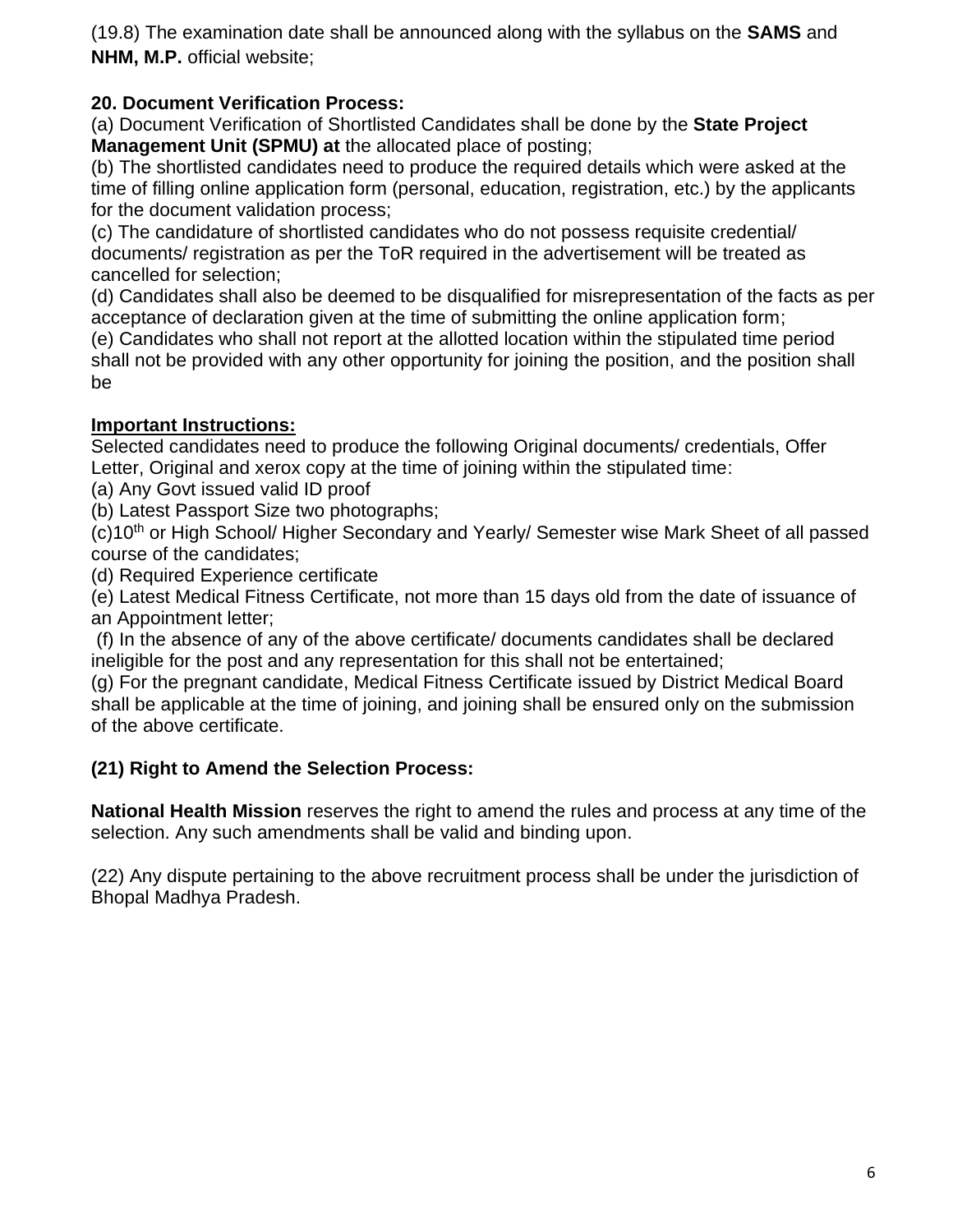# **Detailed Information of Vacant Post at District and Block Level:**

| <b>S. No.</b> | <b>Cadre</b>                        | <b>No of Vacant</b><br><b>Position</b> | <b>Posting Place</b>  |
|---------------|-------------------------------------|----------------------------------------|-----------------------|
| 1.            | <b>Block Program Manager</b>        | 124                                    | <b>Block Level</b>    |
| 2.            | <b>Block Account Manager</b>        | 32                                     | <b>Block Level</b>    |
| 3.            | <b>Block Community Mobilizer</b>    | 90                                     | <b>Block Level</b>    |
| 4.            | <b>District Hospital Accountant</b> | 12                                     | <b>District Level</b> |
|               | Total                               | 258                                    |                       |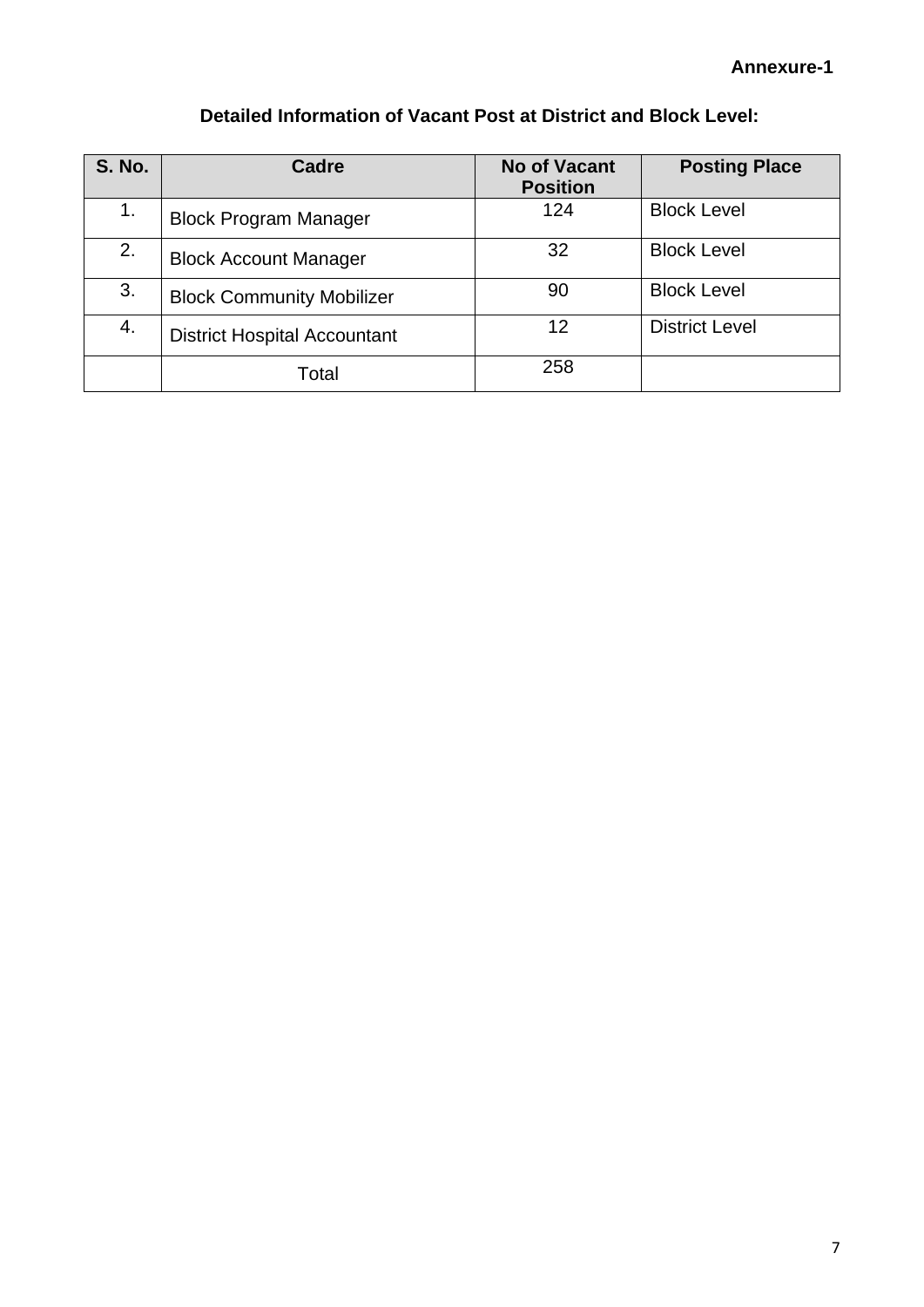#### **Annexure-2**

|           | <b>BLOCK PRORGAM MANAGER (BPM)</b>   |           |    |            |    |           |    |           |    |                     |                                    |    |    |           |
|-----------|--------------------------------------|-----------|----|------------|----|-----------|----|-----------|----|---------------------|------------------------------------|----|----|-----------|
| <b>SN</b> | <b>Total</b><br><b>Position</b><br>s | <b>UR</b> |    | <b>OBC</b> |    | <b>SC</b> |    | <b>ST</b> |    | <b>EWS</b><br>(10%) | <b>Physically Handicap</b><br>(6%) |    |    |           |
|           |                                      | M         | E  | M          | F  | M         | Е  | M         | E  |                     | VH                                 | HН | OH | <b>MD</b> |
|           | 124                                  | 22        | 10 | 11         | 05 | 13        | 06 | 16        | 08 | 11                  | <b>NA</b>                          | 03 | 03 | NA        |

*NOTE:* The position may be increased or decreased during the recruitment process*.*

*NOTE:* The Visually Handicap and Mental Disorder Category under PH is not given weightage due to the Nature of the work profile.

*NOTE:* The OBC reservation (%) issue is under consideration in Hon'ble High Court of Madhya Pradesh and the verdict may affect the OBC and UR categories reservation percentage accordingly. [16 post (13%) of total 124 posts shall remain on hold]

|           | <b>BLOCK COMMUNITY MOBILISER (BCM)</b> |           |    |            |    |           |    |           |    |                     |                                    |           |           |           |
|-----------|----------------------------------------|-----------|----|------------|----|-----------|----|-----------|----|---------------------|------------------------------------|-----------|-----------|-----------|
| <b>SN</b> | <b>Total</b><br><b>Position</b>        | <b>UR</b> |    | <b>OBC</b> |    | <b>SC</b> |    | <b>ST</b> |    | <b>EWS</b><br>(10%) | <b>Physically Handicap</b><br>(6%) |           |           |           |
|           | s                                      | Μ         | F  | M          | F  | M         |    | M         | F  |                     | VH                                 | <b>HH</b> | <b>OH</b> | <b>MD</b> |
|           | 90                                     | 16        | 07 | 07         | 04 | 09        | 04 | 11        | 06 | 09                  | <b>NA</b>                          | 02        | 03        | <b>NA</b> |

*NOTE:* The position may be increased or decreased during the recruitment process*.*

*NOTE:* The Visually Handicap and Mental Disorder Category under PH is not given weightage due to the nature of the work profile.

*NOTE:* The OBC reservation (%) issue is under consideration in Hon'ble High Court of Madhya Pradesh and the verdict may affect the OBC and UR categories reservation percentage accordingly. [12 posts (13%) of total 90 post shall remain on hold]

|           | <b>BLOCK ACCOUNT MANAGER (BAM) &amp; DH ACCOUNTANT</b> |    |                |            |    |                |    |           |    |                |                                 |    |                |           |
|-----------|--------------------------------------------------------|----|----------------|------------|----|----------------|----|-----------|----|----------------|---------------------------------|----|----------------|-----------|
| <b>SN</b> | <b>Total</b><br><b>Positions</b>                       |    | <b>UR</b>      | <b>OBC</b> |    | <b>SC</b>      |    | <b>ST</b> |    | <b>EWS</b>     | <b>Physically Handicap (6%)</b> |    |                |           |
|           |                                                        | M  | F              | M          | F  | М              | F  | M         | F  | (10%)          | VH                              | HH | <b>OH</b>      | <b>MD</b> |
|           | (BAM) 32<br><b>POST</b>                                | 05 | 03             | 05         | 02 | 03             | 01 | 04        | 02 | 02             | <b>NA</b>                       | 0  | 01             | <b>NA</b> |
| 2         | (DHA) 12<br><b>POST</b>                                | 01 | 0 <sub>1</sub> | 02         | 01 | 0 <sub>1</sub> | 01 | 01        | 01 | 0 <sub>1</sub> | NA                              | 0  | 0 <sup>1</sup> | <b>NA</b> |

*NOTE:* The position may be increased or decreased in during the recruitment process*.*

*NOTE:* The Visually Handicap and Mental Disorder Category under PH is not given weightage due to Nature of work profile.

*NOTE:* The OBC reservation (%) issue is under consideration in Hon'ble High Court of Madhya Pradesh and the verdict may affect the OBC and UR categories reservation percentage accordingly. [ Total 04 & 01 post 13% of 32 & 12 to be HOLD]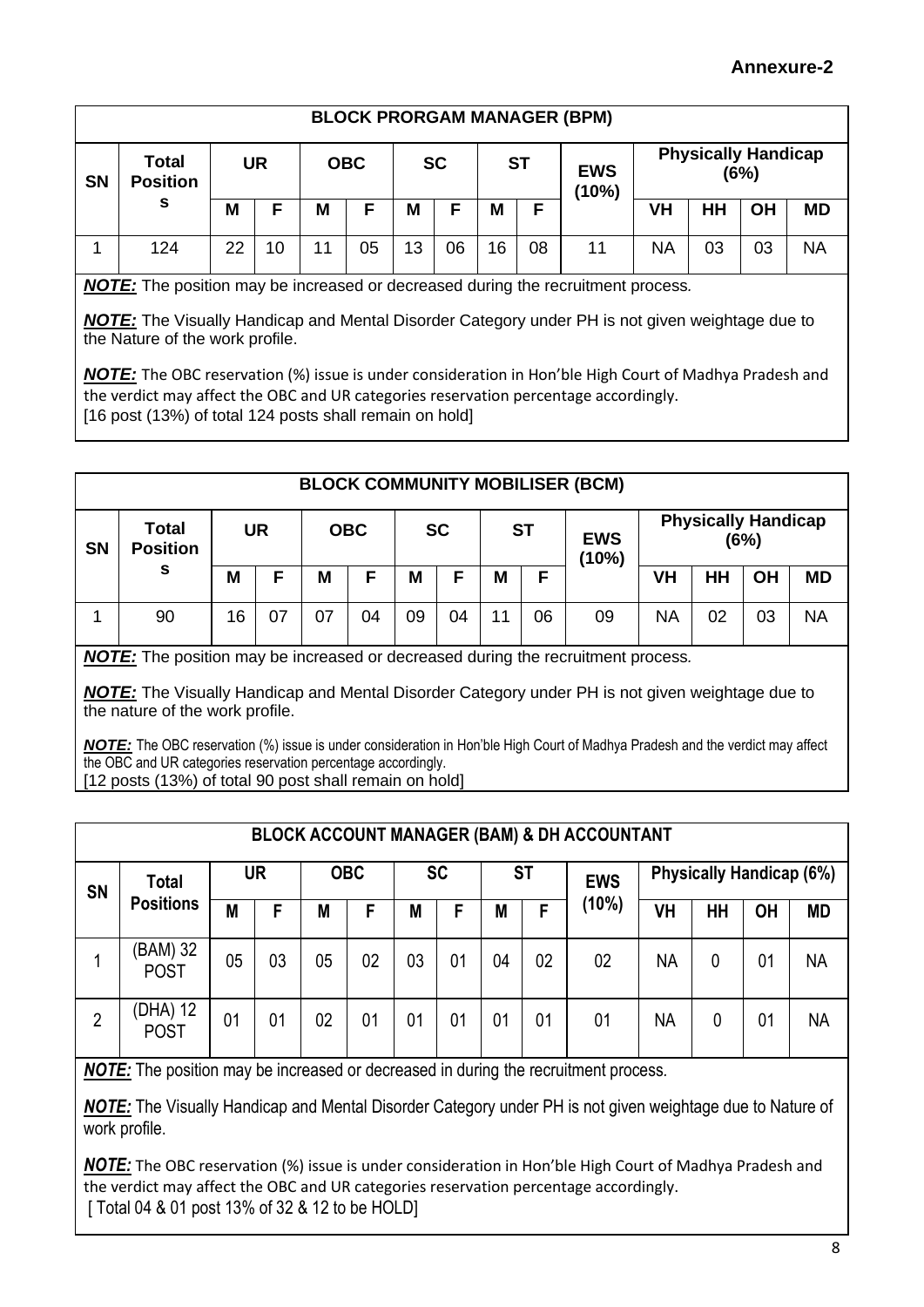# **Syllabus:**

| Post                          | ${\bf S}$      | Different Subject of Online Question                         | % of     | Score               |  |
|-------------------------------|----------------|--------------------------------------------------------------|----------|---------------------|--|
|                               | N<br>1         |                                                              | Question |                     |  |
|                               |                | Health systems and reforms                                   | 10       |                     |  |
|                               | $\overline{2}$ | National Health programs                                     | 10       |                     |  |
|                               | 3              | Health planning and management                               | 10       |                     |  |
|                               | 4              | Demography and Health Indicators                             | 10       |                     |  |
|                               | 5              | <b>Financial Management</b>                                  | 10       | 100<br><b>Marks</b> |  |
|                               | 6              | Human Resource Management                                    | 10       |                     |  |
| <b>Block</b><br>Program       | $\overline{7}$ | Logistics and Supply Chain Management                        | 10       |                     |  |
| Manager                       | 8              | <b>Quality Assurance</b>                                     | 10       |                     |  |
|                               | $\mathbf Q$    | Computer Knowledge - MS Office<br>and Web Based Applications | 20       |                     |  |
|                               | 1              | Health systems and reforms                                   | 10       |                     |  |
|                               | $\overline{2}$ | National Health programs                                     | 10       | 100                 |  |
|                               | 3              | Health planning and management                               | 10       |                     |  |
| <b>Block Commuity</b>         | 4              | Demography and Health Indicators                             | 10       |                     |  |
| <b>Mobilisers</b>             | 5              | Panchayati Raj                                               | 10       | <b>Marks</b>        |  |
|                               | 6              | Rural development                                            | 10       |                     |  |
|                               | 7              | Community health                                             | 20       |                     |  |
|                               | 8              | Computer Knowledge - MS Office<br>and Web Based Applications | 20       |                     |  |
|                               | 1              | Health systems and reforms                                   | 10       |                     |  |
|                               | 2              | National Health programs                                     | 10       |                     |  |
| <b>Block Accounts Manager</b> | 3              | Income TAX and related compliance                            | 10       |                     |  |
| &                             | $\overline{4}$ | EPF/ESIC and related compliance                              | 10       | 100                 |  |
| <b>DH Accountant</b>          | 5              | Financial Management/Accounting                              | 20       | <b>Marks</b>        |  |
|                               | 6              | GST and Tally Accounting                                     | 20       |                     |  |
|                               | 7              | Computer Knowledge - MS Office<br>and Web Based Applications | 20       |                     |  |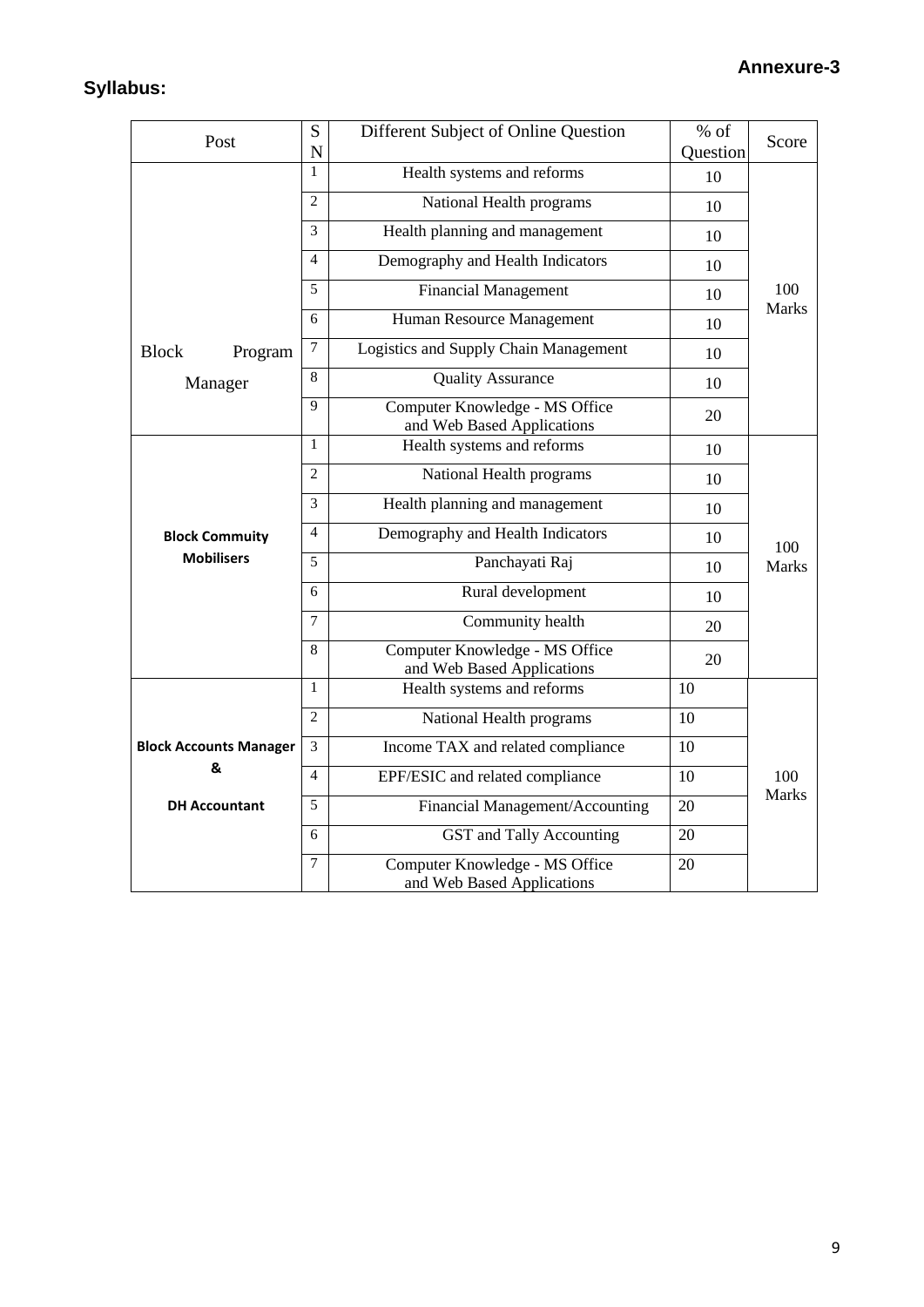#### **1. Block Program Manager**

#### **Roles and Responsibilities:**

- Provide managerial and supportive assistance to the concerned BMO in the respective Block.
- Work in close consultation with concerned BMO and other functionaries for ensuring smooth
- and effective implementation of the all national health programmes particularly NHM.
- Create and maintain block database for the health sector including manpower.
- Develop block level plans for optional allocation of resources at each facility.
- Ensure timely collection and compilation of demands and their timely dispatch Assist the BMO
- in developing the block work plan based on District and State goals.
- Ensure compilation analysis and presentation of relevant information in meaningful formats and
- assist the BMO in making informed decisions (MIS).
- Develop strategies plans to improve the quality of services.
- Undertake regular monitoring of initiatives being implemented in the block and provide regular
- report and feedback to the block.
- Reporting to the officers as per the agreement in the contract especially Keep records of all
- funds received by the District Health Society and release of funds to various facilities.
- Keep track of expenditure under various heads by all by all health facilities in the Block.
- Shall invariably attend all health related various meeting called in the block.
- Ensure that all reports regarding various programme are sent to District on time.
- Monitoring and spportive supervision.
- cordination to all program officer.
- Any of the tasks assigned by BMO.
- Any of the tasks given by BMO is time to time.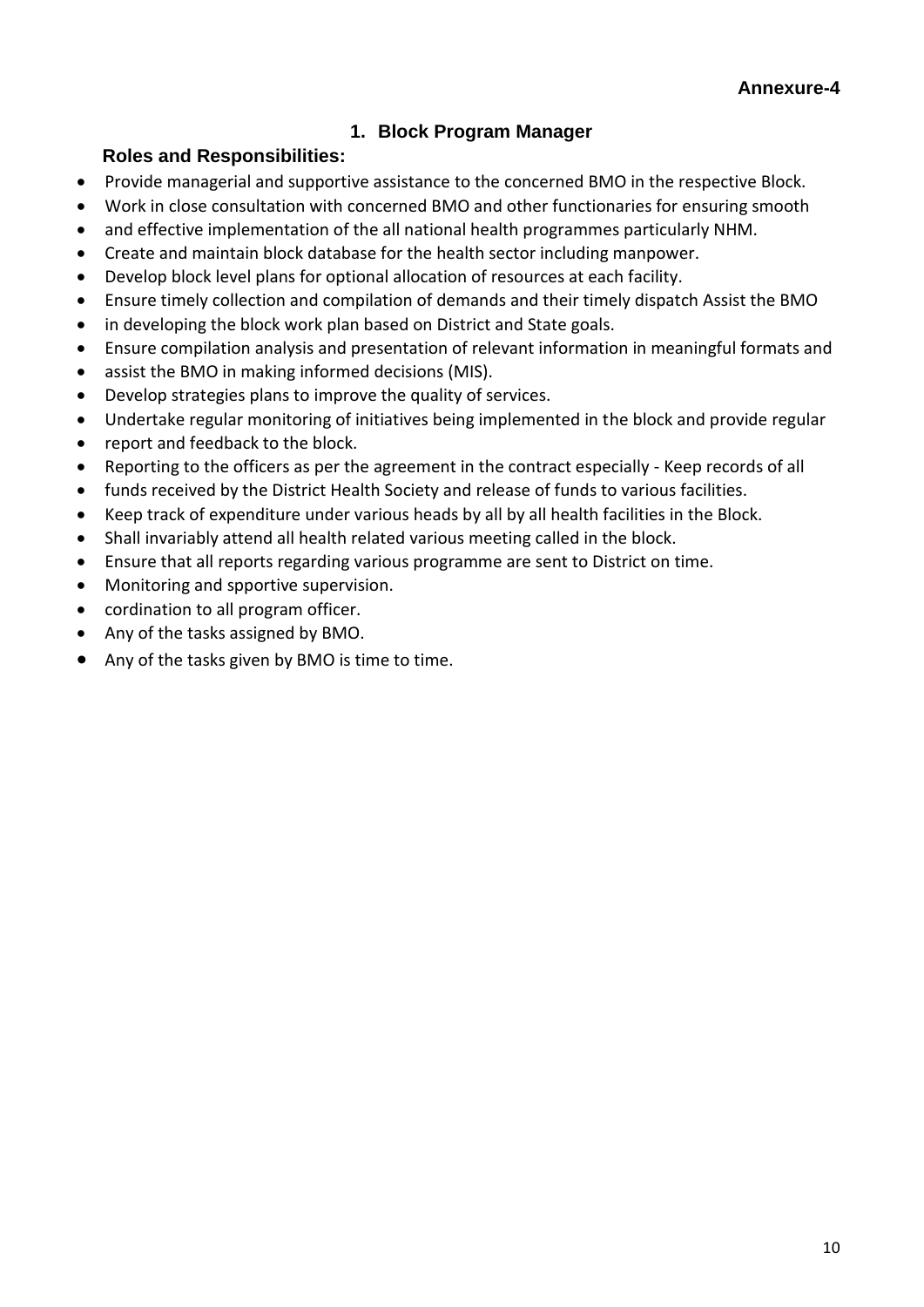## **2. Block Community Mobiliser**

#### **Roles and Responsibilities:**

• Organizing block review meetings every month on a fixed day, in coordination with Block Medical Officer In-Charge (BMOIC) and Block Programmer Manager for facilitating

- Periodic refresher trainings, capacity building, updating information and sharing new guidelines  $\overline{S}$
- Review and assessment of performance of ASHAs along with trouble shooting **SEPI**
- Replenishment of ASHA drugs/equipment kits
- Verifying records and release of payments

Review and assess the functionality of VHSNCS in terms of regular meetings, fund utilization etc.

• Provides direct support in a wide range of activities such as- ASHA selection, release of ASHA payments, regular supply distribution and replenishment ASHA Kits and training material.

• Supports the District Community Mobilizer in the formation and improved functioning of VHSNCs and assists in developing processes for community monitoring in all the villages of the blocks.

• Sharing data on the trainings to District Community Mobilizer for report compilation planning, and facilitating training of ASHA facilitators, ASHA and VHSNC members.

• Provides supportive supervision and continuous monitoring through - monthly meeting of the ASHA facilitators at block headquarters and field visits to assess functionality and handholding ASHA Facilitators and ASHAs.

• Reports and maintains a facilitator wise data base for the profile of every ASHA, training status and drop outs.

• Undertakes monthly block level compilation of performance reports according to the formats submitted by ASHA Facilitators, to assess functionality of ASHA on key tasks. Further, identifies the poor performing ASHAs, assess the causes of low performance and devise strategies for improvement.

• Coordinates with- district level functionaries, BPMU and Block Medical Officer/In Charge to ensure efficient implementation of community processes and also establishes smooth working relationships with block level functionaries of other government departments such as; WCD, Water and Sanitation and Rural Development to avoid/solve issues

• Works with Block Programme Manager in compilation of all the village health plans made by VHSNCs and contribute in preparing the community processes section of the block/district health action plan.

• Maintains a block wise database of VHSNCs for their training, functionality, expenditure and back logs is also a regular function.

#### **3. Block Account Manager**

#### **Roles and Responsibilities:**

- 1. The incumbent shall be responsible for keeping of books, ledgers and financial instruments.
- 2. Compilation of Statements of Expenditures and Utilisation Certificates.
- 3. Coordination with districts teams for re-imbursement of funds, reconciliations of statement and other budgetary activities.
- 4. Assist the statutory auditors in internal and external auditing of accounts.
- 5. Documentation of the related process and work flow to aid in the future courses of actions.
- 6. Any other task as assigned by the competent authority.